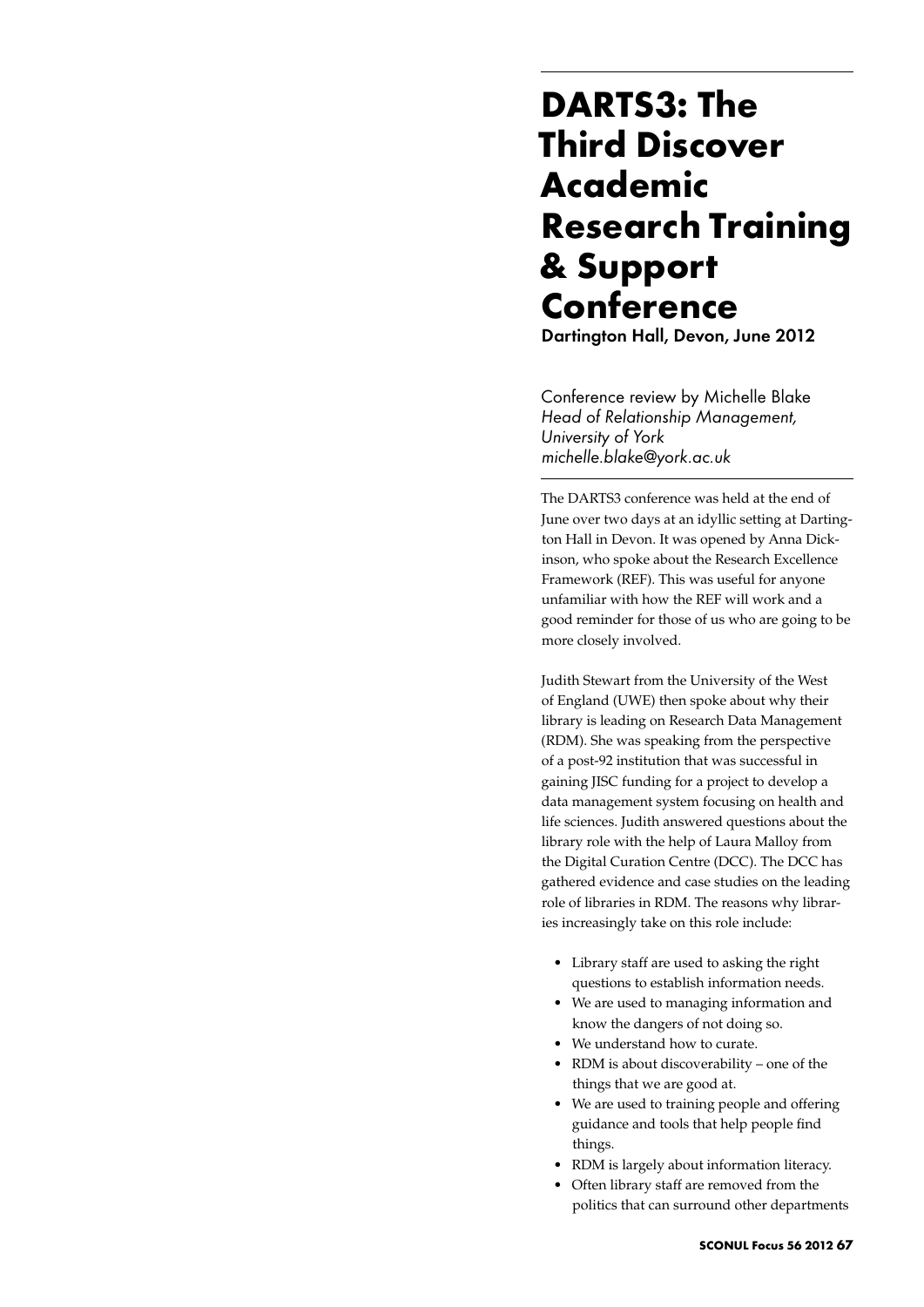– we are a central service that can often see the bigger picture.

• We have a track record of bringing things together – looking at different perspectives but providing something for general benefit.

Judith discussed why others are surprised that libraries are taking the lead and identified some interesting possible misconceptions about libraries and RDM.

- • UWE conducted a survey of researchers 18 months ago; this found that researchers did not realise that the library was interested in supporting research. This compares to similar findings in a recent study published by Sage.
- There is a perception that data management is all about technical requirements, and it is seen it as just a storage issue. However, it is really about talking to people and understanding what their needs are.
- Research is seen as trendy, and libraries aren't.

Judith also mentioned some of the key benefits and challenges for libraries of being involved in RDM. Benefits included raising the profile of the library and building relationships across the institution (which can bring longer-term benefits). Challenges include a very steep learning curve, issues around sustainability (JISC programmes are finite) and resources being hard to find. More information about the project on the pilot study in health and life sciences in managing research data can be found at http://bit.ly/KvfW1W.

Jenny Coombs of the University of Nottingham and Liz Martin of DeMontfort University spoke about online learning for researchers and their experience of creating a collaborative online tutorial. They found, after looking at what was

currently available, that online resources to support researchers were inadequate. They decided to use some Roberts funding to employ a research assistant to conduct a survey that would analyse researchers' experiences of using online tutorials. This included asking researchers to rate the importance of different research tasks and then to rate their own abilities with these tasks. They found that peer support was a popular way to get help and wanted to integrate this within the tutorials. They did so by using talking heads videos in the tutorials, which they had created using the Xerte software. Recognising that their first ideas were over-optimistic, they decided to concentrate on the dissemination of research. Jenny and Liz felt that the most important recommendation for a collaborative project was to have a consortium agreement. In their project roles this happened naturally, but they felt it may have been better to formalise an agreement early on. They have not yet looked closely at the sustainability of maintaining these resources, but it was felt that there is the potential to make savings across institutions by collaborating, and not re-inventing the wheel. All the tutorials can be downloaded from the Jorum repository (http://www.jorum.ac.uk) and they will be used in teaching programmes with PhD students this academic year.

Jez Cope of the University of Bath spoke about supporting research using social media. Jez is an ICT project manager based in a research centre and he began by looking at what tools were already available and their potential for researchers. He started by running training sessions with research students to evaluate the outcomes. His approach is to use external speakers who are active researchers who use social media as part of their everyday work. He has also had panel sessions with researchers who can then answer questions posed by audience members and has used hands-on workshops. These sessions focus



**68 SCONUL Focus 56 2012**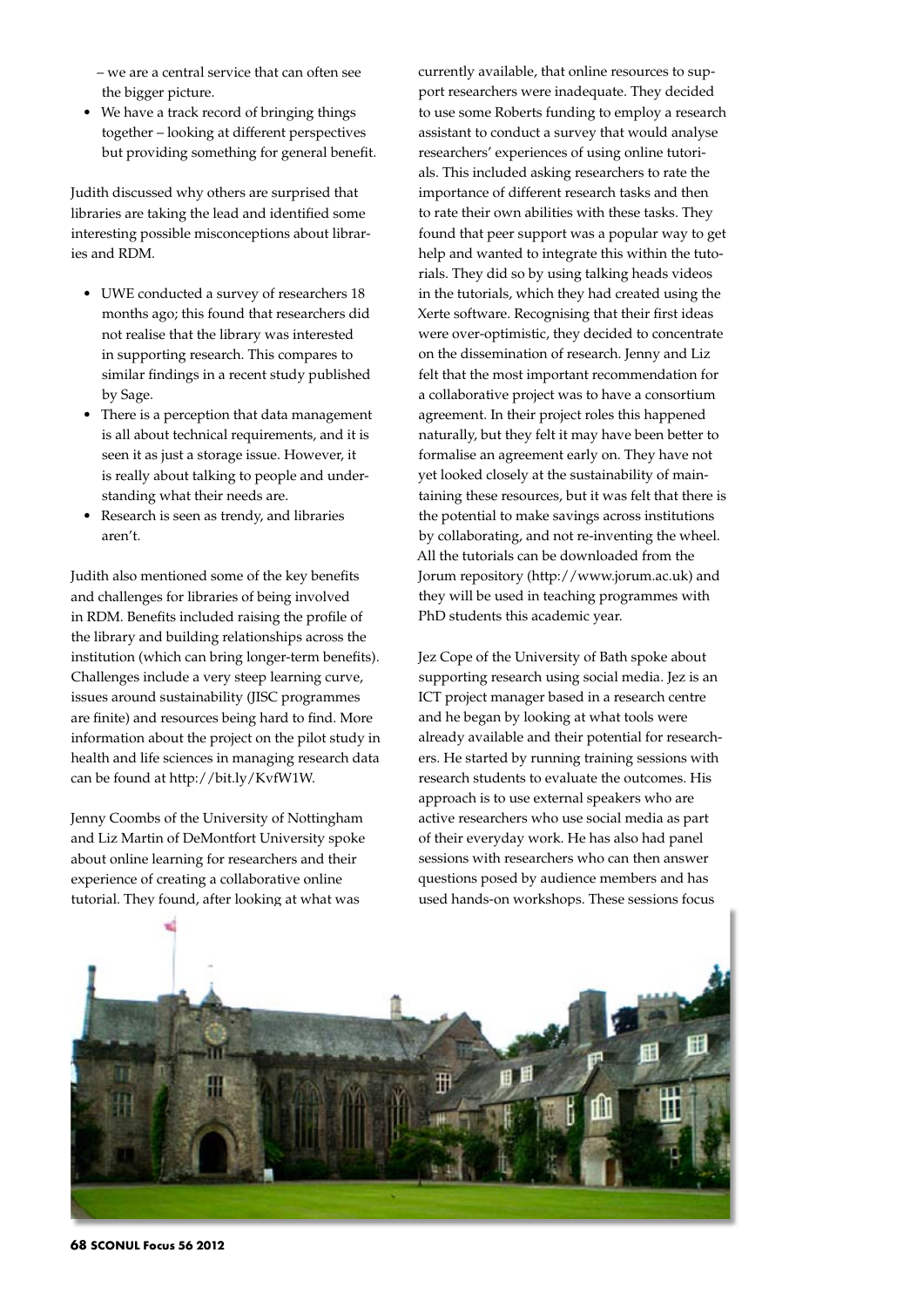

on why and when to use social media just as much as the 'how to' and provide demonstrations of good practice.

In the next session delegates broke into groups and discussed the tools we currently use and how we use them. This was a good opportunity to reflect on our current practice in our own institutions and to think about other tools we might introduce (and what we would use them for). Jez mentioned that older academics who are more established are often more willing to engage and are comfortable about spending time using social media. Postdoctoral researchers are often worried that they need to be focused on their next funding bid. Finally Jez mentioned two useful resources:

- Social media: a guide for researchers http://rinarchive.jisc-collections.ac.uk/ourwork/communicating-and-disseminatingresearch/social-media-guide-researchers
- • Diigo bookmarks for research resources http://groups.diigo.com/group/connectedresearcher-bath

Gareth Cole from the University of Exeter concentrated on research data management and the role of librarians. The Open Exeter project is a JISC-funded project based in the library; it aims to develop a policy on research data management at Exeter, to understand how people use, create and share data, and to create training materials (looking at integrating them into current programmes). It also aims to develop a one-stop shop website and a series of 'lunch byte' workshops. Gareth started by covering what research data management means, summing it up as promoting good research practice that will safeguard loss of data. 'Data' can be anything from cannon balls to film

posters as well as the more traditional quantitative data. Training is a key element of the Open Exeter project and it is important that professional services staff know about RDM issues. Gareth believes that researchers do need support and that you can train the trainers as well as the researchers. Training needs to be embedded into existing training schemes and the argument at Exeter was that librarians were already well placed to teach across all the areas they identified that needed support. It is essential there be training on the postgraduate research (PGR) programme but also that doctoral supervisors receive training to ensure consistency. It has been demonstrated in Research Information Network (RIN) reports that the supervisor is the biggest influence on a PhD student. At Exeter a PhD student and supervisor should meet at least once a year to discuss RDM issues.

Gareth spoke about how training has to be seen to be relevant in order for it to work, otherwise researchers will not attend sessions. Exeter conducted research to understand what training researchers wanted. The results were similar across different faculties; however, it is possible that it was a self-selecting sample, so further work is being done to talk to staff who did not complete the survey. Talking to people and building relationships between researchers and librarians was emphasised by Exeter as being vital to ensure that there is a match between the training provided and researchers' needs.

The final session of the conference was by Miggie Pickton of the University of Northampton. She spoke about librarians as researchers and the benefits that this can bring to an organisation, outlining her own experience as a researcher before